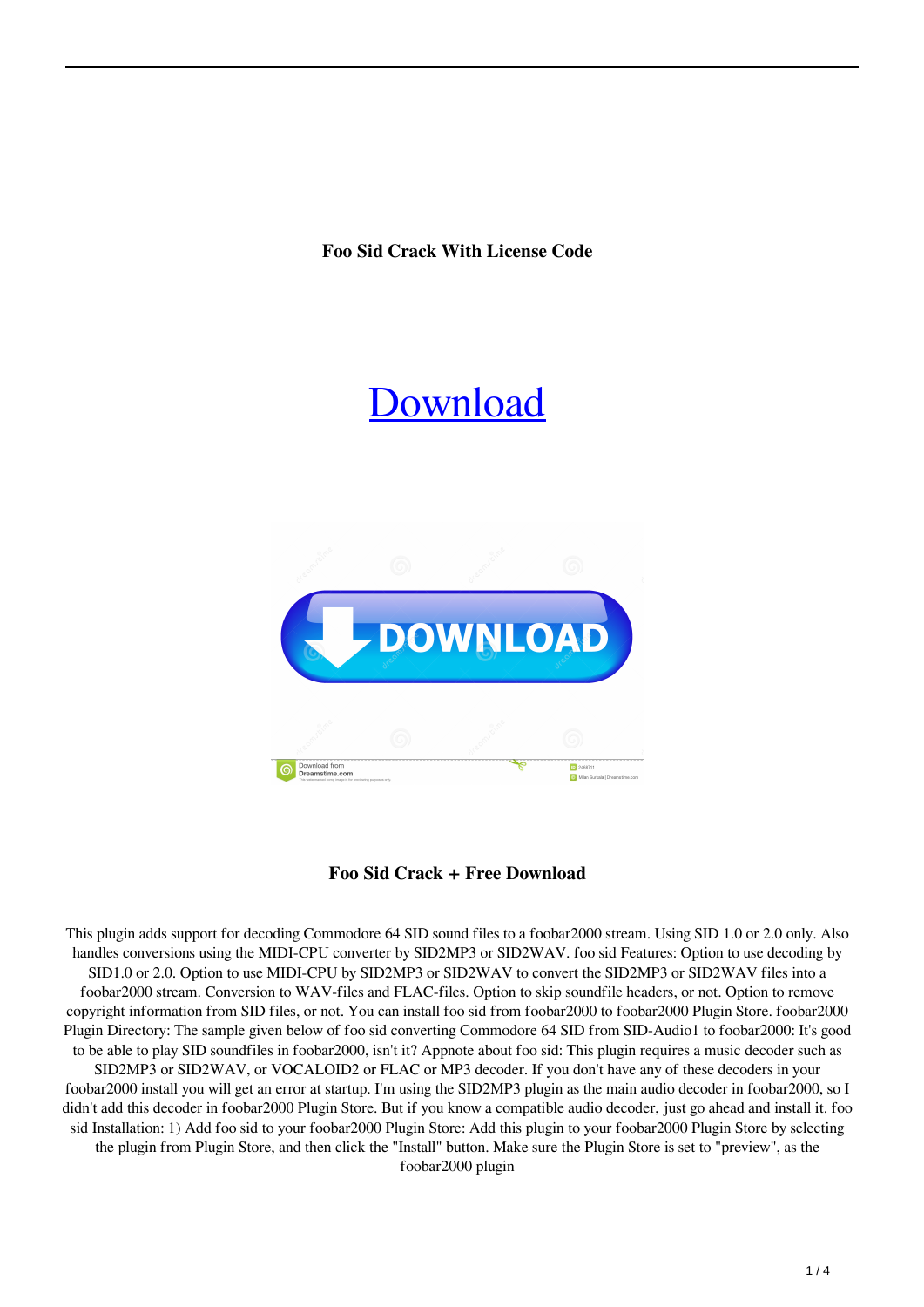#### **Foo Sid Crack Download (Latest)**

\* a) When foobar loads a music file, it will start playing the first song from the end. \* b) If foobar doesn't find a song in its playlist, it will list all of the songs that contain the pattern you have defined in the \keymacro input field. \* c) The \keymacro input can contain two patterns: \* \* - This will play any music file containing that pattern. \* ? - This will play any music file that contains the given pattern, but if it does not find the pattern, it will stop immediately. \* The patterns are not case-sensitive. \* d) If the pattern is ? it can contain special characters such as  $\%$  - this will give foobar a hint as to how to skip the word. \* e) By default, the file pattern is ?. \* f) Foobar2000 will add the ? and \* to the playlist, but if the track that has been loaded before has a different pattern than foobar2000's list of patterns, then the loaded track will be removed from the list. \* g) This plugin is fully compatible with the iSid plugin. \* h) If you put the path to a.MUS file into the input field, it will add the Music Pack support to foobar2000, but it won't add any of its other extensions. \* i) You can use the same pattern for a folder. \* j) You can create a play list in your plugin to have a list of patterns to use. KEYMACRO Usage: \* If you have the iSid plugin installed, it will automagically detect what folder you are in. If this doesn't work, then you should add it to your plugin's \inc folder. \* If you have Music Pack installed, then you can edit \inc\musicpack\extensions\sources.cfg \* If you want to use the SID type song files. then you should add the SID plugins folder to your plugin's \inc folder. \* Set the \keymacro value to a comma-separated list of patterns. \* If you want to add the file extension, add .MUS \* You can add a folder name to the \keymacro, 81e310abbf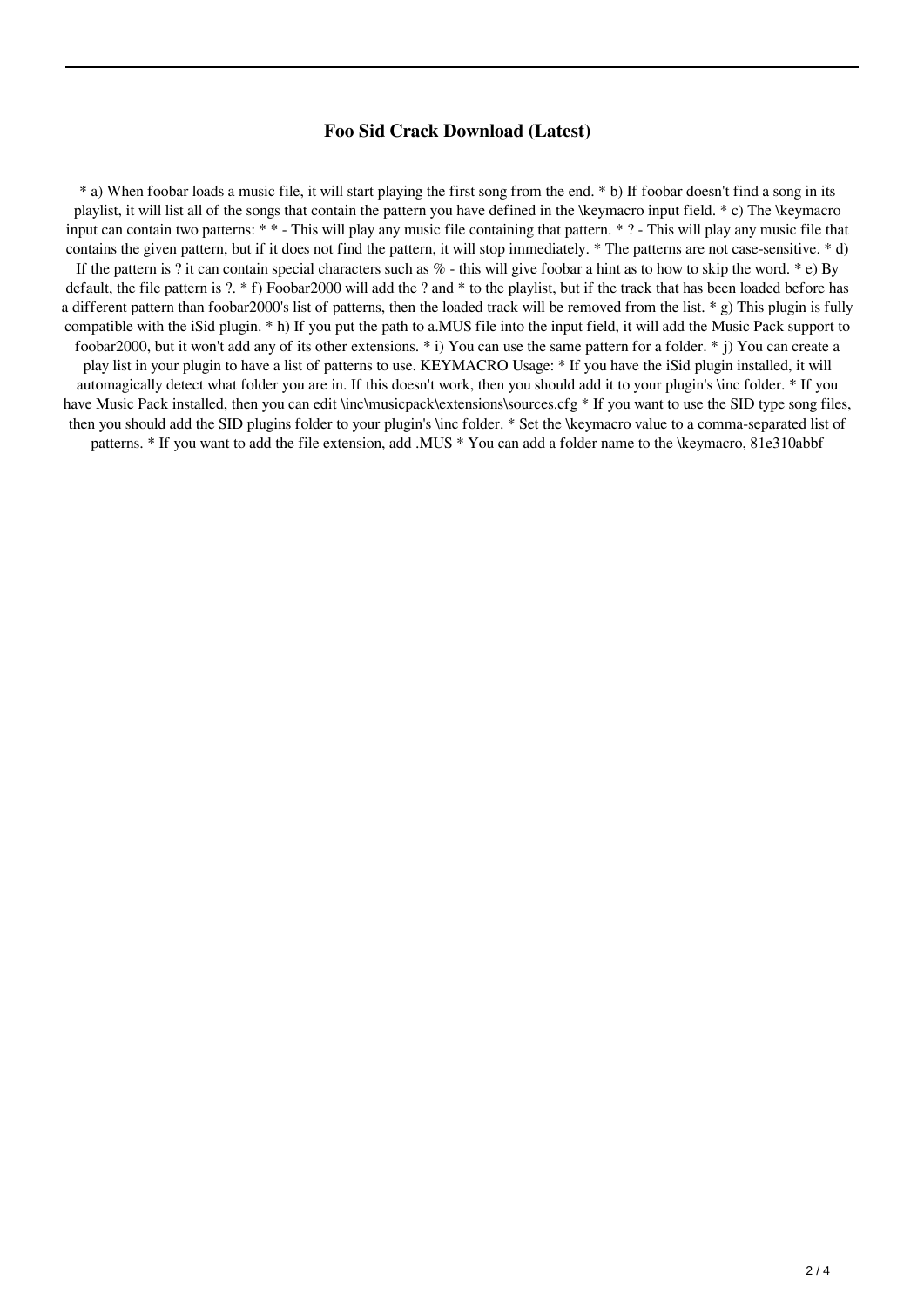### **Foo Sid Crack + Serial Key**

This plugin uses a modified version of the SID-module from the FOOBAR2000 to decode the SID-files. The original FOOBAR2000 is a freeware application for Windows. It is very easy to build a Mac application from a source distribution. A Mac binary of foobar2000 and a development version of the SID module are included in the downloaded package. The SIDmodule can be used with your mac OS X in your normal system path. Features: SID output is implemented as a plugin. You can activate it with the plugin-list. Works on Windows 7 as well as 10 (32-bit and 64-bit). For Windows 7 and 10: Plugin-list: "Commodore SID" Plugin-list: "C64 SID" Plugin-list: "SID Export" Plugin-list: "SID Export 2" Plugin-list: "SID Export 3" Plugin-list: "SID Export 5" Plugin-list: "SID Export 6" Plugin-list: "SID Export 7" Plugin-list: "SID Export 8" Plugin-list: "SID Export 9" Plugin-list: "SID Export 10" Plugin-list: "SID Export 11" Plugin-list: "SID Export 12" Plugin-list: "SID Export 13" Plugin-list: "SID Export 14" Plugin-list: "SID Export 15" Plugin-list: "SID Export 16" Plugin-list: "S

#### **What's New In Foo Sid?**

SID to MIDI conversion. (MIDI file from Commodore 64 SID input plugin) Parameters:  $\text{tr}$  mute flag (bit0 = 0 - unmute audio output, 1 - mute it) Examples: \t0: start conversion \t1: start conversion and change SID to MIDI President Trump Donald John TrumpBiden on Trump's refusal to commit to peaceful transfer of power: 'What country are we in?' Romney: 'Unthinkable and unacceptable' to not commit to peaceful transition of power Two Louisville police officers shot amid Breonna Taylor grand jury protests MORE on Wednesday accused the news media of manufacturing the record-setting early-year decline in the stock market, while Wall Street officials remained cautious about the market's outlook as global trade tensions remain high. "Wall Street has experienced its worst January since 2011," Trump tweeted after his Cabinet members, aides and advisers wrapped up a meeting with reporters at the White House. "No wonder their stocks have been artificially very high, and yet they serve as totally negative commentary on the great and legendary American economy." ADVERTISEMENT After a rocky start to the year, the Dow Jones Industrial Average — which was set to open Wednesday at more than 23,000 points — fell about 2 percent Tuesday after major tech companies reported weaker-than-expected quarterly results. Trump also warned that market losses would only continue. "As usual, the Fake News Media will do anything in their power to disparage the record setting success of your Government, including the now out of control, Fake News CNBC," Trump tweeted. "Many of our great American companies are buying back lots of stock, getting rid of their cash reserves in record amounts. Financial institutions are giving away and paying interest on free cash. Taxpayers are having a big increase in their already massive savings with big plans to further increase, as companies and the American public continue to gain confidence in our economy. We haven't had a down year in more than a decade, and with this Administration, we are on a path to record prosperity and strength for American citizens." The Dow Jones Industrial Average DJIA, +0.51% and S&P 500 SPX, +0.99% have slumped in January, but were still up more than 10 percent since Trump's election in November. Wall Street strategists are cautious about the prospects for the market, with some saying volatility is likely to rise amid uncertainty about the outcome of the U.S.-China trade talks. "It's not one of the worst Januarys we've had, but the market has been extremely volatile," said Art Hogan, chief market strategist